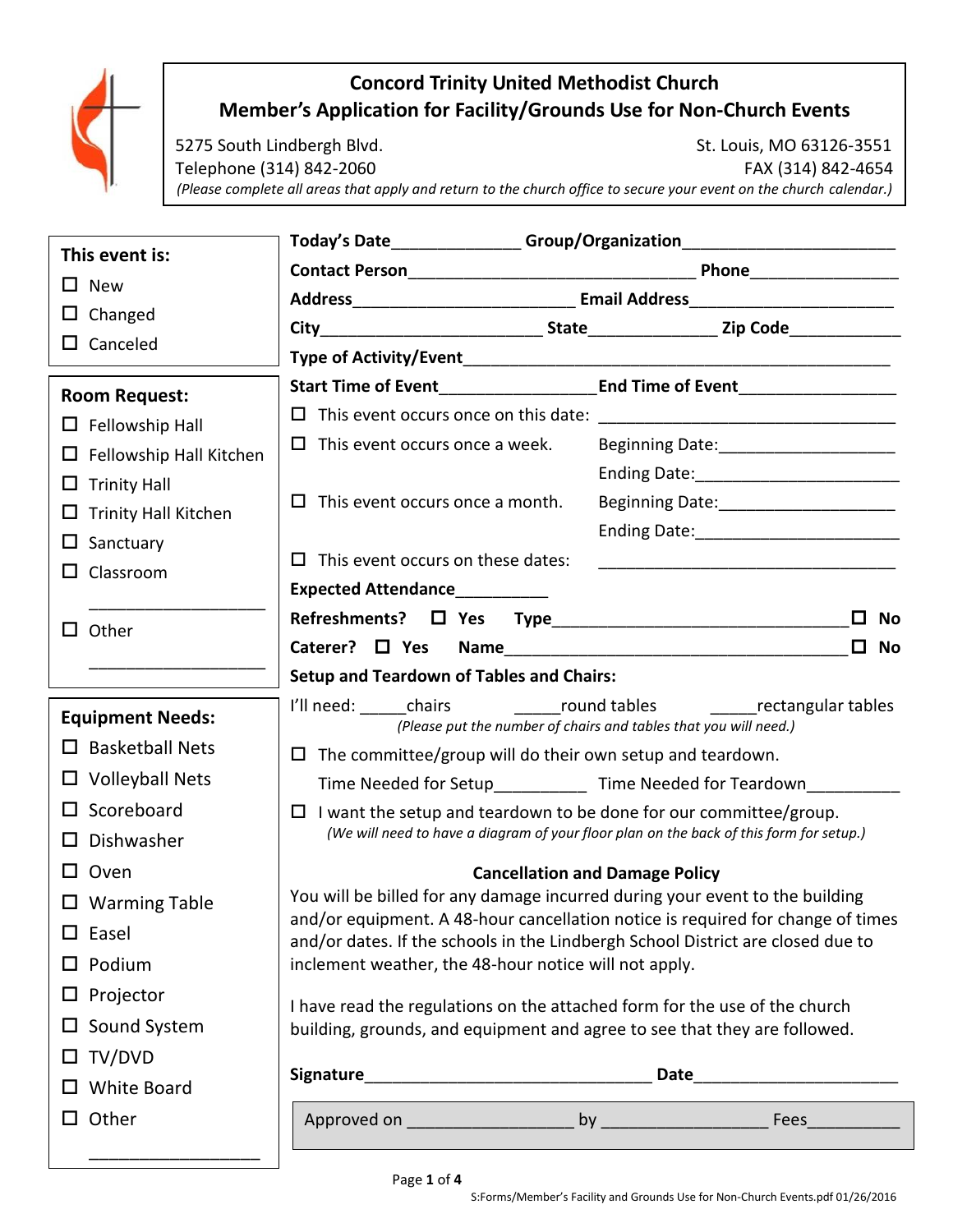Use this page for necessary diagrams if applicable.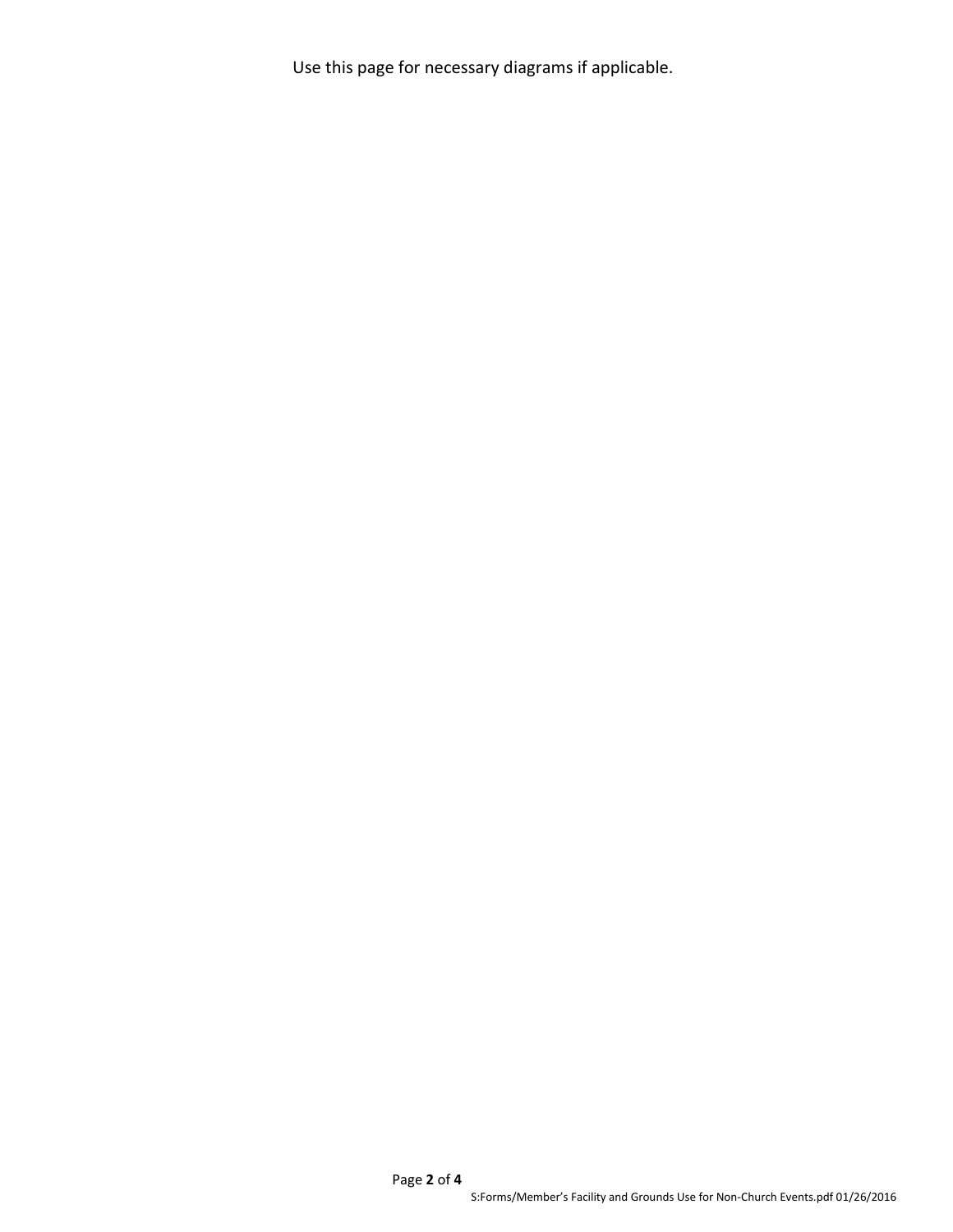## **CONCORD TRINITY UNITED METHODIST CHURCH**

## **BUILDING USAGE GUIDELINES**

### **General Guidelines**

- Since all facilities are here to support the ministries of the congregation, these ministries will be given usage priority over other events and groups.
- These facilities are available for use by members and other groups on a non-conflicting basis, as long as they are in harmony with the mission/core values of the congregation. Any group in conflict with the church mission/core values will not be allowed to use the facilities.
- Parents or guardians must closely supervise children in the facility at all times unless they are in ministry activities with adult supervision. **Groups must stay in their assigned areas at all times.**
- Individuals and groups using facilities are responsible for all damages to the property and/or equipment resulting from negligence or abuse by their staff members or event participants.
- Concord Trinity UMC buildings and grounds are alcohol, tobacco, and drug free. Any uses of these substances within the facilities are strictly prohibited.
- Individuals and groups using the facility for child or youth-related activities that are not part of CTUMC's planned ministries should ensure the safety of the children involved and follow their particular group's child protection policies and plans. (For example, scouts, sports teams, etc.)
- Individuals and groups using the facilities of Concord Trinity UMC are responsible for the actions and behaviors of those participating in their event/activity. If any event participants are consistently observed behaving irresponsibly, argumentatively, or destructively; that individual or group leasing the facilities will be asked to leave the premises immediately. Their contract will be cancelled and fees will not be returned.

## **Contact Person:**

The contact person for the group is responsible for all communication with the church, understanding and fulfilling these usage guidelines, and ensuring that his/her group adheres to all the church's guidelines.

## **Scheduling**

- Scheduling of private events and/or activities must be submitted to the church office with any required fees or deposits. The Trustees or designate, in consultation with the staff, will authorize scheduling of events and activities outside of CTUMC'S ministry.
- All schedules are subject to change in the event of unusual circumstances or events that may arise (weather, community crisis, emergencies, etc.). Refunds for previously scheduled events are given only if schools in the Lindbergh School District are closed.
- Prompt notification of 48 hours must occur whenever a group needs to make a change in their schedule.
- Should a change need to be made by Concord Trinity UMC in scheduling which affects a group's reservations, Concord Trinity UMC will notify the contact person as soon as possible.

#### **Facilities Set Ups**

- Concord Trinity is not staffed to accommodate all set-up requests. Individuals and groups should assume their own set-up unless otherwise noted on your contract or a special request is made.
- Room assignments are made by the church office with the intent to provide the appropriate space for the activity or event. Our goal is that we minimize or eliminate movement of equipment or furnishings.